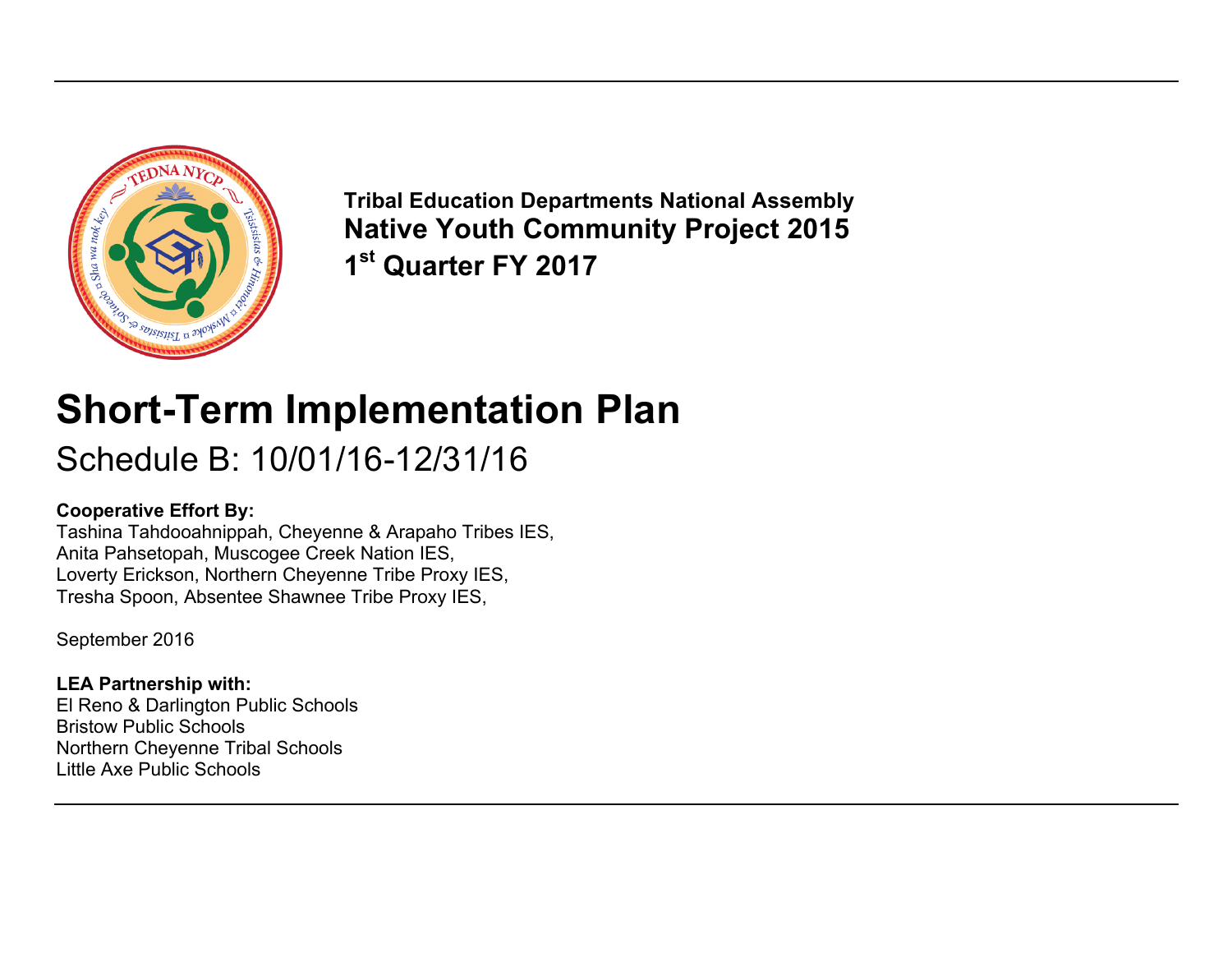# **TABLE OF CONTENTS**

### **[Actual Implementation](#page-2-0) 3**

Brief Overview of total implementation between October 1 – December 31, 2016

### **Planning for Next Quarter 4**

Planning Meetings/Trainings [\(see dates\) that will happen during Q1 for Q2 or Q3 rollout](#page-3-0)

### **Deliverables from Central Office 5**

[Materials and Deliverables to be expected from Central Office](#page-4-0)

### **Activities for Q1 6-11**

[Specific breakdown of each of the six activities to be implemented during Q1](#page-5-0)

### **Important Links 12**

[Links that will connect a user to a specific attachment available 24/7 online](#page-11-0)

*\*click section title to navigate between sections within (.pdf)*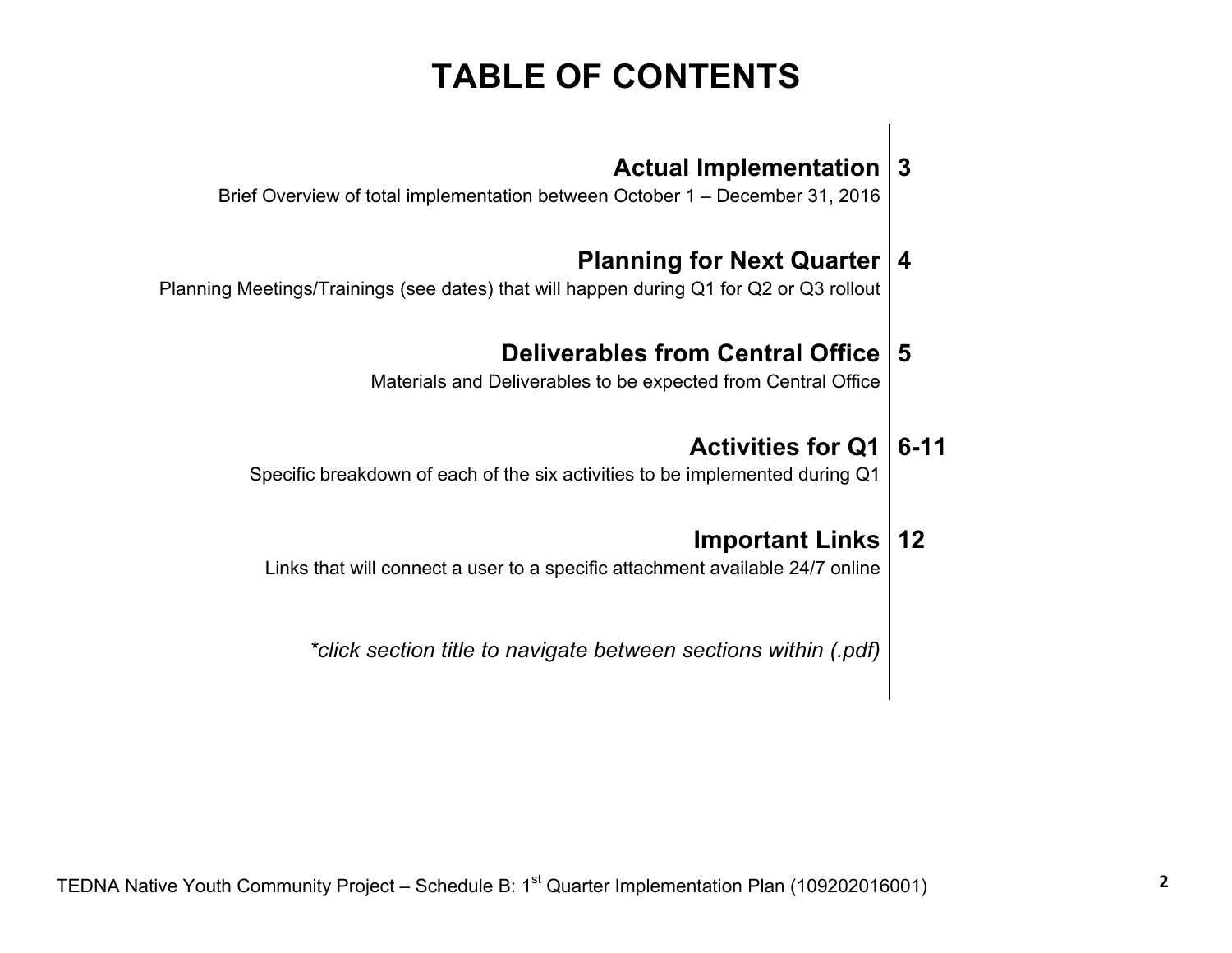## **Actual Implementation OCTOBER 1, 2016 – DECEMBER 31, 2016**

<span id="page-2-0"></span>

| <b>Activity</b>                                          | <b>Description</b>                                                                            | <b>Materials</b>                                                                   | <b>Duration/Weight</b> | <b>Outputs</b>                                                                                |
|----------------------------------------------------------|-----------------------------------------------------------------------------------------------|------------------------------------------------------------------------------------|------------------------|-----------------------------------------------------------------------------------------------|
| "ME" Posters Project                                     | <b>Strategy: Creative Expression</b><br><b>Objective: 3</b><br><b>Core Resource: IES</b>      | Poster board, CCR<br>Catalog, writing<br>utensils, stickers,<br>tape, paper, paint | 30 minutes<br>Light    | <b>Completed College and</b><br><b>Career Expression</b><br><b>Posters</b>                    |
| "True Colors"<br><b>Personality</b>                      | <b>Strategy: Interpersonal Analysis</b><br><b>Objective: 3</b><br><b>Core Resource: IES</b>   | Paint, stickers,<br>colored paper,<br>PowerPoint, age-<br>appropriate survey       | 15 minutes<br>Light    | <b>Individual Personality</b><br><b>Types for NYCP</b><br><b>Enhanced Learning</b><br>Designs |
| <b>ACT Engage</b><br><b>Academic Behaviors</b>           | <b>Strategy: Social-Emotional Analysis</b><br>Objective: 1 & 2<br><b>Core Resource: ACT</b>   | Distribution slips,<br>computer, internet<br>access                                | 45 minutes<br>Heavy    | Identification of<br><b>Intervention Techniques</b><br>for Students at Risk                   |
| <b>ACT Profile</b><br><b>Career Exploration</b>          | <b>Strategy: Career Interest Analysis</b><br><b>Objective: 2</b><br><b>Core Resource: ACT</b> | Instructional slips,<br>computer, internet<br>access                               | 30 minutes<br>Medium   | <b>Personalized College</b><br>Major Map & Career Map                                         |
| <b>Low-Stakes College &amp;</b><br><b>Career Writing</b> | <b>Strategy: Creative Expression</b><br>Objective: 1 & 2<br><b>Core Resource: ADI</b>         | Notepaper, pen,<br>prompts (10x),<br>emoji stickers                                | 10 minutes<br>Light    | <b>Student Journals</b><br><b>Subjective Development</b><br>of CCR Voice                      |
| <b>Higher Education</b><br><b>Vocabulary</b>             | <b>Strategy:</b><br>Objective: 2 & 3<br><b>Core Resource: IES</b>                             | List of vocabulary<br>words, Flocabulary<br>Mini-Games List                        | 15 minutes<br>Light    | <b>Vocabulary Growth</b>                                                                      |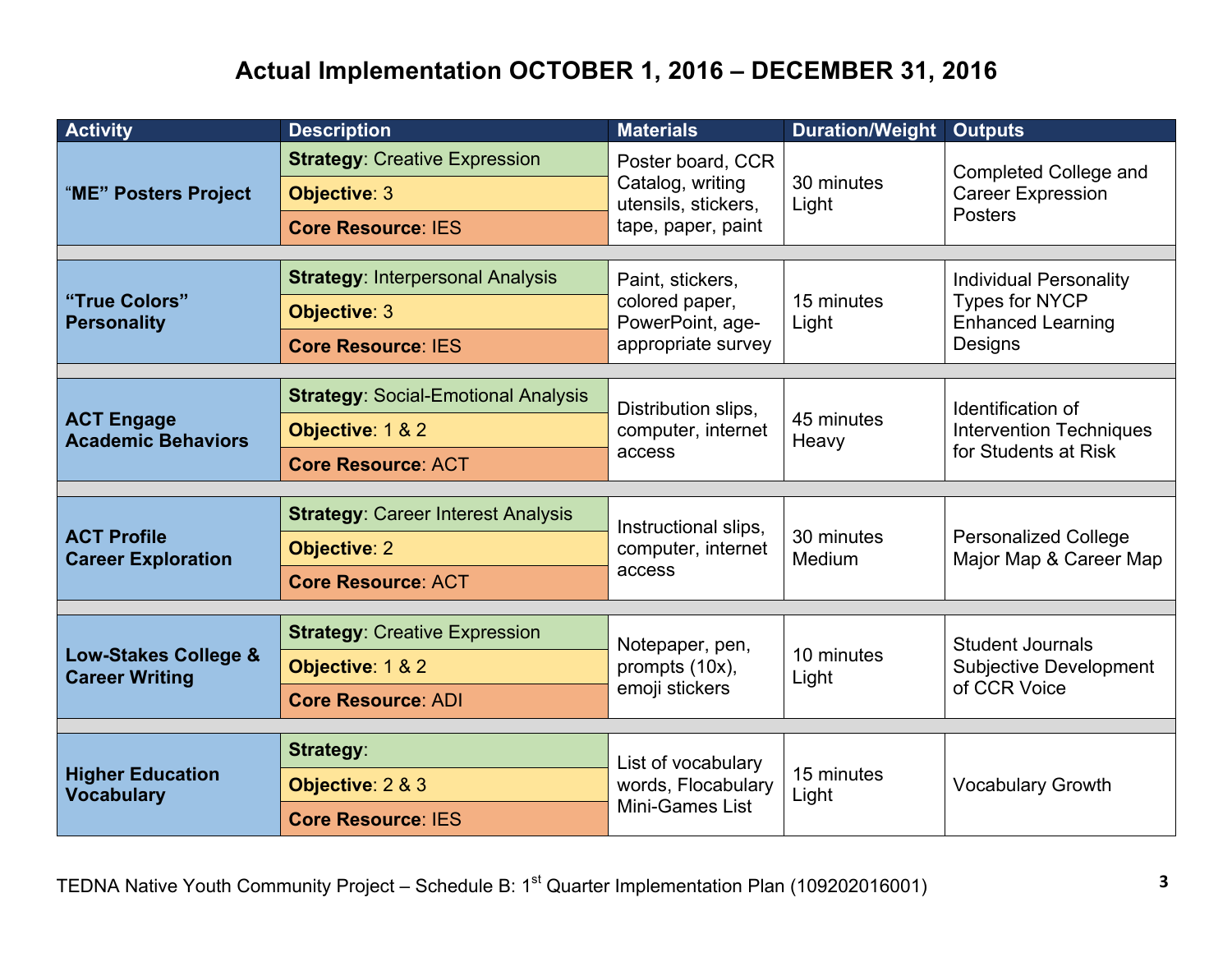## **Planning for Next Quarter JANUARY 1, 2017 – MARCH 31, 2017**

<span id="page-3-0"></span>

| <b>Activity</b>                                                              | <b>Description</b>                                                                                                                                                                                           | <b>Plan-Execute Est.</b>                 | <b>Resource Involved</b>                        | <b>Date/Time</b>                                          |
|------------------------------------------------------------------------------|--------------------------------------------------------------------------------------------------------------------------------------------------------------------------------------------------------------|------------------------------------------|-------------------------------------------------|-----------------------------------------------------------|
| <b>Guest Speakers</b>                                                        | Take a creative approach at<br>introducing local speakers in various<br>career fields that students are not<br>usually exposed to and provide<br>motivational and support message.                           | Plan: Q1                                 | $-IES$                                          | October 20 <sup>th</sup> , 2016                           |
|                                                                              |                                                                                                                                                                                                              | Execute: Q2                              | -LEA Contact                                    |                                                           |
| <b>College &amp; Career</b><br><b>Readiness in</b><br><b>Tribal Language</b> | Coordinate with tribal programs that<br>can provide language and/or cultural<br>activities centered around college &<br>career readiness. (ie - CCR vocabulary<br>in actual tribal language, cultural info.) | Plan: Q1                                 | $-IES$<br>-Tribal Lang.<br>Program.             | October 19 <sup>th</sup> , 2016                           |
|                                                                              |                                                                                                                                                                                                              | Execute: Q3                              | -Tribal Culture<br>Program.                     |                                                           |
| "How Do I Learn"<br><b>Assessment</b>                                        | Curriculum Building lead by Academic<br>Development Institute on how to<br>integrate "How Do I Learn" assessment<br>incorporating the meta-cognitive<br>competency (1 out of 4)                              | Plan: Q1                                 | $-IES$<br>-Academic<br>Development<br>Institute | TBD, pending<br>confirmation from<br>ADI point of contact |
|                                                                              |                                                                                                                                                                                                              | Execute: Q2                              |                                                 |                                                           |
| <b>Read Right</b><br><b>Training</b>                                         | Re-introduce the Read Right Systems<br>reading intervention program for<br>implementation training, hands-on<br>approach, and discussing how to scale<br>this resource to each local site.                   | Plan: Q1<br>$-IES$<br>-Read Right System | November 12-15,                                 |                                                           |
|                                                                              |                                                                                                                                                                                                              | Execute: Q2                              | -LEA IT Contact                                 | 2016                                                      |
| <b>College &amp; Career</b><br><b>Readiness Night</b>                        | NYCP hosts an afterschool night<br>inviting students, parents, and<br>educators and introduce them to the<br>program activities, mission, vision.                                                            | Plan: Q1                                 | $-IES$<br>-LEA VI Director                      | October 18, 2016                                          |
|                                                                              |                                                                                                                                                                                                              | Execute: Q2                              | -Parent Committee<br>-Students                  |                                                           |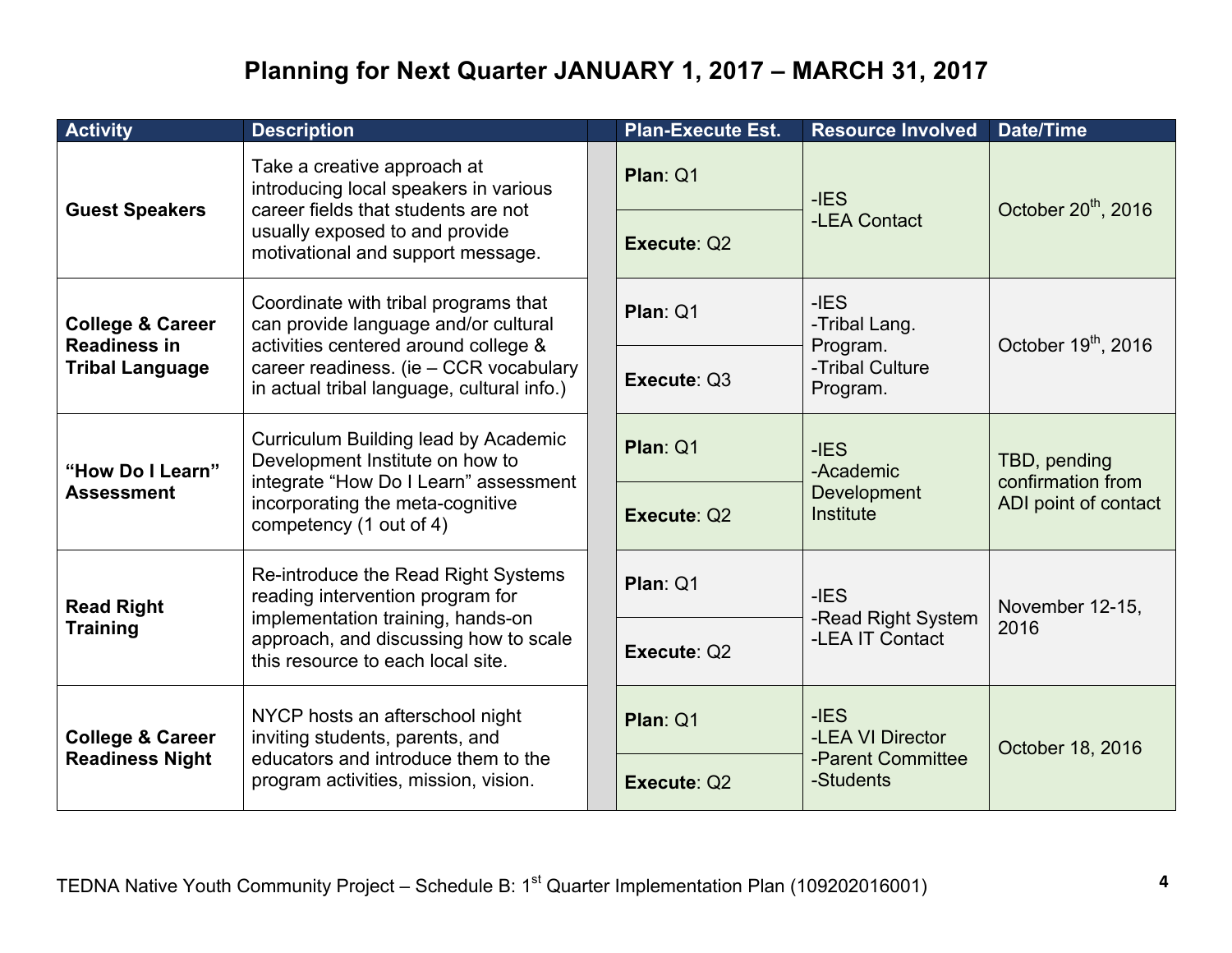<span id="page-4-0"></span>There are two basic functions to this short-term implementation plan: (1) understand what activities will be implemented in the quarter and (2) what activities are being planned for future implementation. It is important to note that each local site's academic calendar year and regular bell schedule are inherently different. Due to that, the following implementation matrices are purposefully limited in their outlining of completion expectations by date across all total student targets. That being said, the above matrices are purposefully crafted to allow an ongoing accountability and standards division of the specialist's role within (1) the tribal education agency "TEA", (2) the local education agency "LEA," and (3) actual grantee organization "TEDNA NYCP"

| <b>DELIVERABLES FROM CENTRAL OFFICE</b>                                                                                                                                                                                                                                                                                                                                                                                                                                                                                                                                                        |                                                                                                                                                                                                                                                                                                                                                                                                                                                                                                       |  |  |  |  |  |
|------------------------------------------------------------------------------------------------------------------------------------------------------------------------------------------------------------------------------------------------------------------------------------------------------------------------------------------------------------------------------------------------------------------------------------------------------------------------------------------------------------------------------------------------------------------------------------------------|-------------------------------------------------------------------------------------------------------------------------------------------------------------------------------------------------------------------------------------------------------------------------------------------------------------------------------------------------------------------------------------------------------------------------------------------------------------------------------------------------------|--|--|--|--|--|
| <b>Data Management:</b>                                                                                                                                                                                                                                                                                                                                                                                                                                                                                                                                                                        | <b>Improving Communication:</b>                                                                                                                                                                                                                                                                                                                                                                                                                                                                       |  |  |  |  |  |
| 1. Disseminate additional Family Educational Rights and<br>Protection Act (FERPA) information/training notes<br>regarding the proper management of PII; will identify a<br>date to go over those materials.<br>2. Design Google Forms which will be designated as<br>"Uploading" information to central office via a custom<br>google form used for weekly activity reports and eventual<br>monthly activity summaries/reports.<br>3. Determine arrangements for a case management software<br>where specialists can have digital capability with student<br>portfolios as program progresses. | 1. Design and produce an "invitation to collaborate" letter<br>templated for language and cultural activities around<br>college and career readiness.<br>2. Produce a Directory of Contacts that involve (1) tribal<br>program information, (2) pertinent school information, and<br>(3) external program information for all resource partners,<br>etc.<br>3. Develop the NYCP webpage as part of the greater TEDNA<br>website, where visitors can obtain accumulated materials<br>from the program. |  |  |  |  |  |
| <b>Community Collaborative Efforts &amp; Program Activities</b><br>1. Revisit and improve the program brochures by December<br>15, 2016<br>2. Improve "Me Poster Catalog" by October 15, 2016<br>3. Improve implementation alignments to better engage with<br>TEA administrators, LEA administrators, and external<br>service-area stakeholders.                                                                                                                                                                                                                                              | <b>Improving Program Governance:</b><br>1. October 12th Program Director to be available to share<br>Schedule B (this document) with each TEA Director and<br>their respective specialist for clarification purposes.<br>2. Disseminate FY 2017 Drawdown Schedule to all TEA<br>Directors, IES, and TEA designated accountants for<br>planning purposes.<br>3. Disseminate FY 2017 CORE Team meeting schedule with<br>new instructions for the GoToMeeting conference calls.                          |  |  |  |  |  |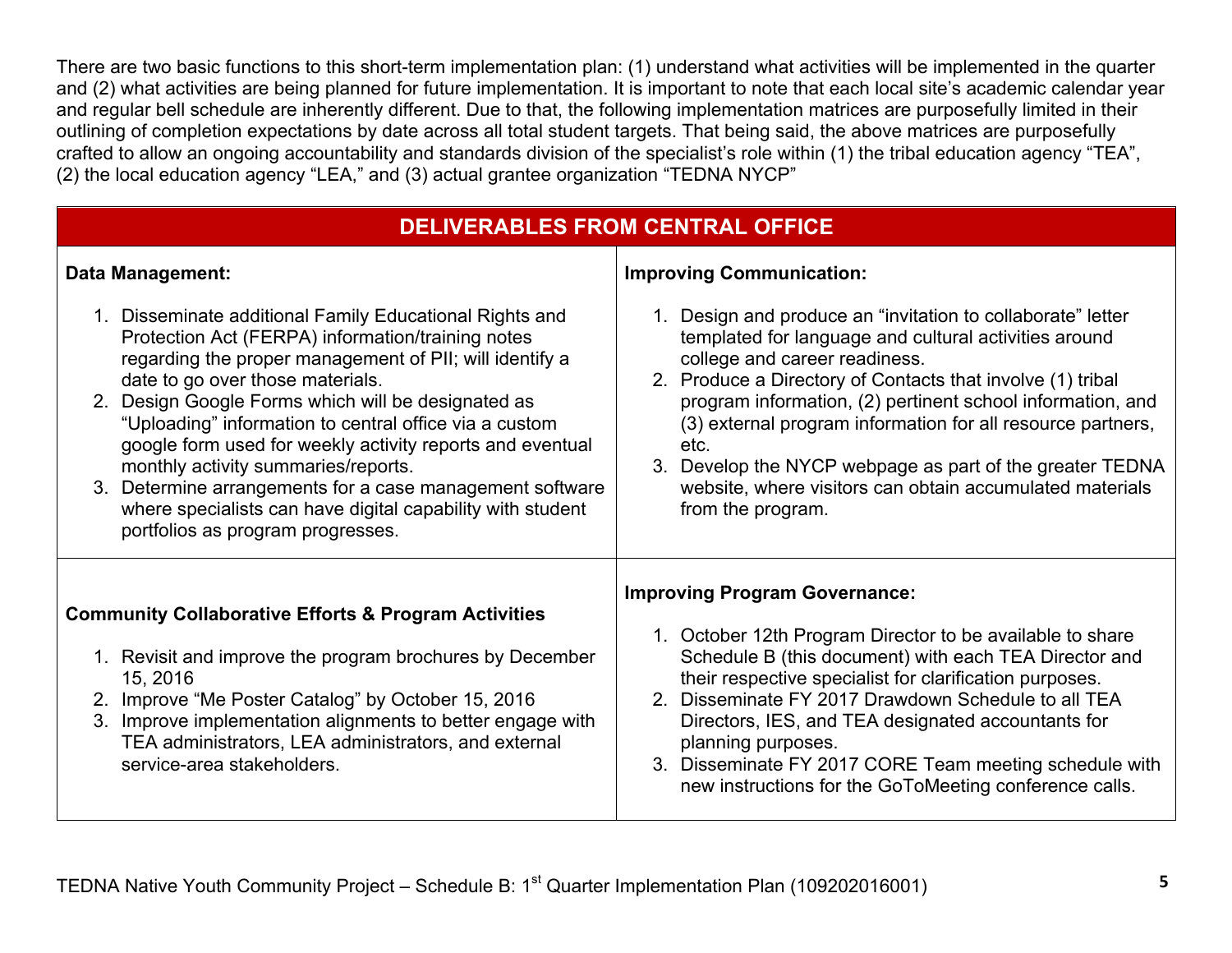# <span id="page-5-0"></span>**"ME" Project Posters**

Activity ID: 1001

### **Aim**:

Students gain confidence by being able to freely and creatively express their college & career interests (low-stakes) including peripheral identifications such as: existing college & career readiness support systems (ie. Role models) and identify additional information that builds their personality. (ie. Hobbies)

### **Project Objective**:

This activity facilitates TEDNA NYCP's 3<sup>rd</sup> program objective requiring the program to identify and build college and career readiness culture that surrounds the student.

### **Icebreaker (if needed, 10 min max):**

### **Human Pretzel Challenge!**

Depending on size have entire group participate in a single knot, however exercise discretion for smaller groups.

Have all students make a circle and face the center, raise your left hand and place in the middle, join hands with someone else, raise right hand and repeat. Do not hold hands with the person next to you. See if the group can, without breaking hands, go back to the original circle.

### **Activity**:

- Express the activity key statement
- Put students in groups of 3
- Assign each group or individual a CCR catalog based on availability
- Divide the poster into three sections in not done so already (left = college, center = "ME", and right = Career) and have student fill out each section.
- Encourage students not to worry about CCR knowledge they don't know, but to identify things that make them think about college or careers (ie. Role models, hobbies, interests, professionals around them).

### **College & Career Expression**

Identify already existing CCR culture (role models)

Identify hobbies, college majors, some higher education vocabulary

### **Materials**:

Poster board (divided into three categories), CCR Catalog, pens, [pencils, markers, stickers, tape, paper, paint, glue, scissors,](#page-11-0)  construction paper, and photo release form.

### **Key Statements**:

*This is a creative and fun activity (30 minutes) where we want to let you be able to express what you know about college, careers and yourself. If you don't know where to start that's ok!*

### **Data Reminders**:

- Collect all names and respective grade of all students who are participating
- Take photograph of students actually doing their poster and/or icebreaker if executed, including a full sized photo of the poster without student.
- Take note of information that can document the baseline CCR culture support system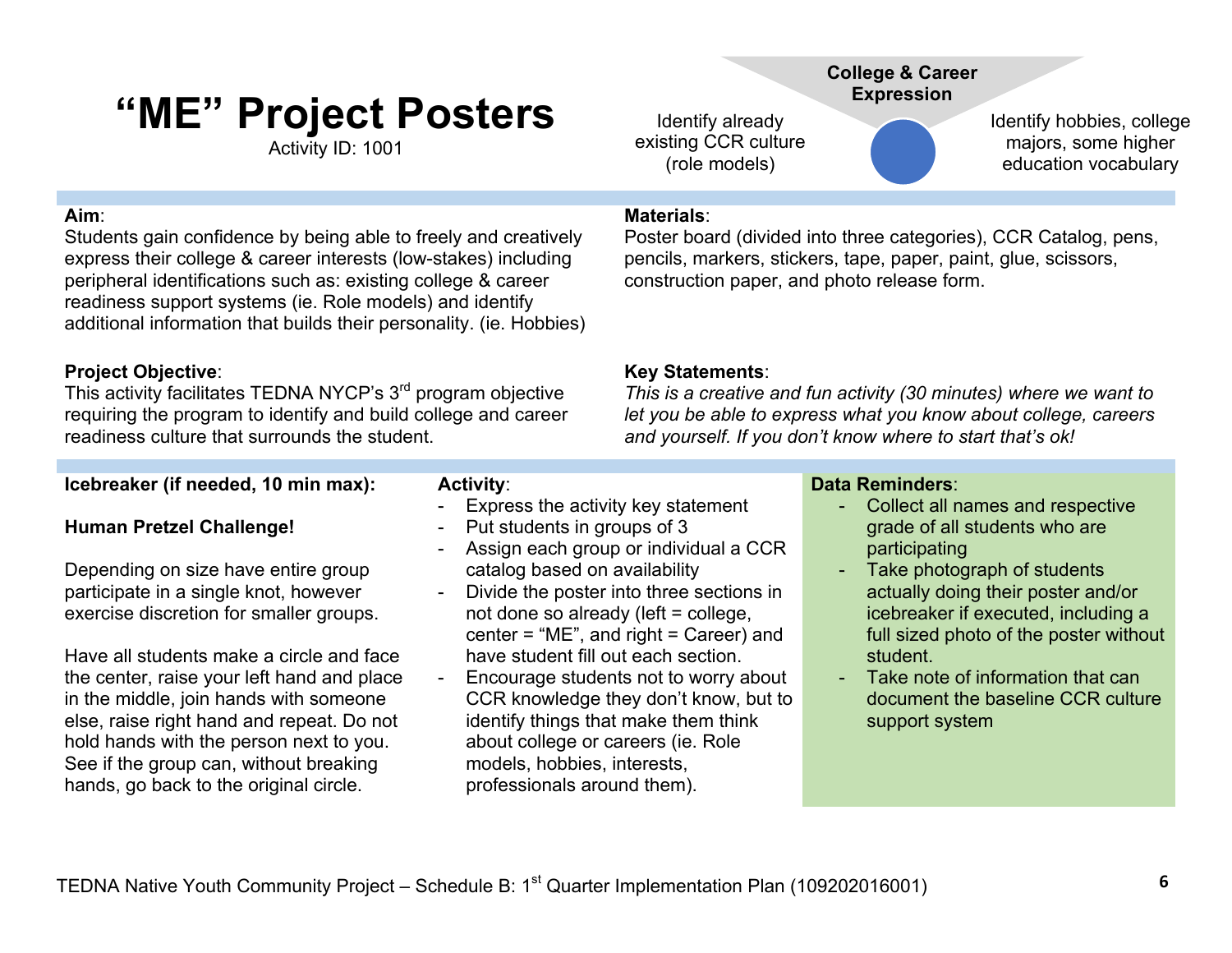# <span id="page-6-0"></span>**"True Colors" Personality**

Activity ID: 1002

### **Aim**:

Students gain self-awareness of their own personality styles including the style of their peers via assigned personality colors. Designed to promote the appreciation of individual differences and preferential learning types.

### **Project Objective**:

This activity facilitates TEDNA NYCP's 3<sup>rd</sup> program objective requiring the program to identify and build college and career readiness culture that surrounds the student.

### **Icebreaker (if needed, 10 min max):**

### **Most Interesting Person in the World**

Divide the students into pairs. Ask them to take 4 minutes to interview each other, each interviewer has to find 3 interesting facts about their partner. Bring everyone back together and each person shares their 3 facts about their partner (partner assignments at the discretion of the specialist).

### **Activity**:

- Express the activity key statement
- It will help if specialist shares their own color with the group
- Have each student take the survey to determine their color
- Encourage each student to share their colors with each other as they complete the surveys
- Divide up group by color and have each of them share which part of the color description they think best represents them.
- Take group photo of all students holding up their colors

#### **Data Reminders**:

*We're going to do a group activity about colors, not just any colors though, these colors will tell all of us something about ourselves that we may not know, in terms of your personality.*

- Collect all names and respective grade of all students who are participating including the color they ended up being assigned to
- Take a group picture of students holding up their assigned color with the tribal word for that color showing
- Ask students to do the same survey with their parents, and get the results back to you.

**Personality Type Identification**

Paint, stickers, True Colors PowerPoint, colored paper for

age-appropriate survey to help identify the true color

assigned true color (each colored paper can have the tribal word [for that respective color written boldly in the center of the sheet\),](#page-11-0)

Engaging with higher vocabulary about personality types

**Materials**:

**Key Statements**:

Connecting with other students of the same personality type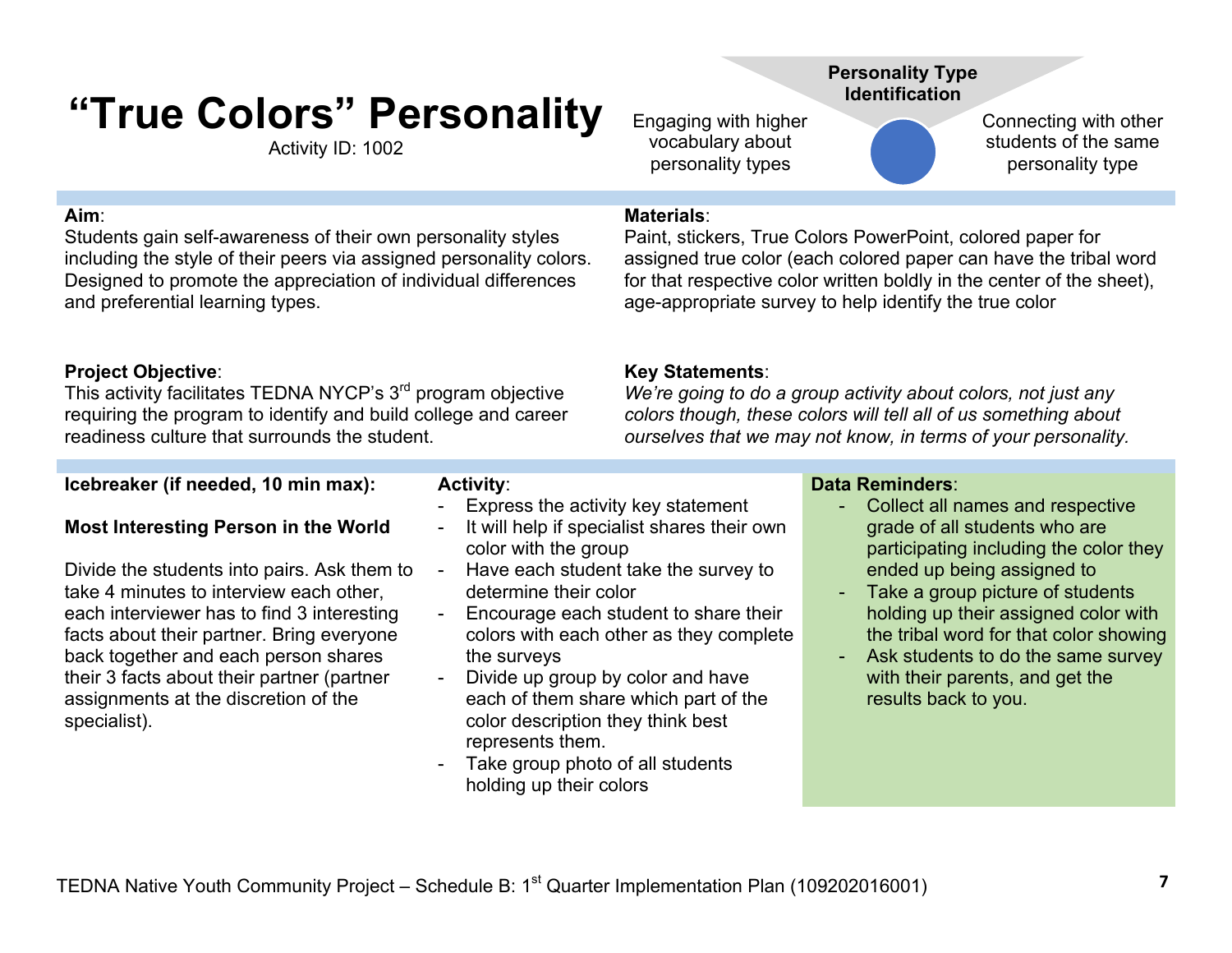## **ACT Engage** Activity ID: 1003

**Measuring Academic Behaviors**

Customized Distribution Slips, Computer or Tablet, Internet

[browser that allows website \(engage.act.org\), and internet access](#page-11-0) 

Identification of risks affecting achievement and timely graduation.

**Materials**:

Recommends interventions based on custom items

### <span id="page-7-0"></span>**Aim**:

Allow the program to gather important information about a student's motivation, social engagement, and self-regulation in their learning environment. Increase the successful prediction and identification of students at risk of poor grades and dropout beyond typical academic performance alone.

### **Project Objective**:

This activity facilitates TEDNA NYCP's 1<sup>st</sup> and 2<sup>nd</sup> program objectives requiring a successful transition into high school with a 2.0+ GPA and building a college & career readiness plan.

### **Icebreaker (if needed, 10 min max):**

### **My Favorite Things Are..**

Students get into a circle and one-by-one answer the following questions:

- 1. If you could go anywhere in the world, where would you go?
- 2. Who's your favorite cartoon character, and why?
- 3. If you had a time machine, would you go to the past or future? Why?

Prompt students about all three questions by writing on the board or speaking them aloud before starting.

- **Activity**: - Express Key Statement
- Distribute the customized distribution code slips (it has simple instructions)
- Make sure each student has access to either a desktop, laptop, or tablet; at your discretion.
- Walk entire group through each step leading up to survey login
- Emails are not required, but you may give them (info@tedna.org) if the survey doesn't continue without one.
- Assist each student as needed, once majority has completed or time runs out, take group photo no matter if all students have finished or not.

**Key Statements**:

*This is not an exam, but a survey that helps us understand how to help you in school. There are no right or wrong answers, and if you get confused or need help, don't be scared to ask me for help*

### **Data Reminders**:

- Retain names, grades, and a student ID of each participating student; further indicate if they have completed an engage assessment or if still in progress
- Take photos of engage surveys in progress or possibly silly group photo afterwards if the students are comfortable enough (make sure each student in photograph has a photo release on file)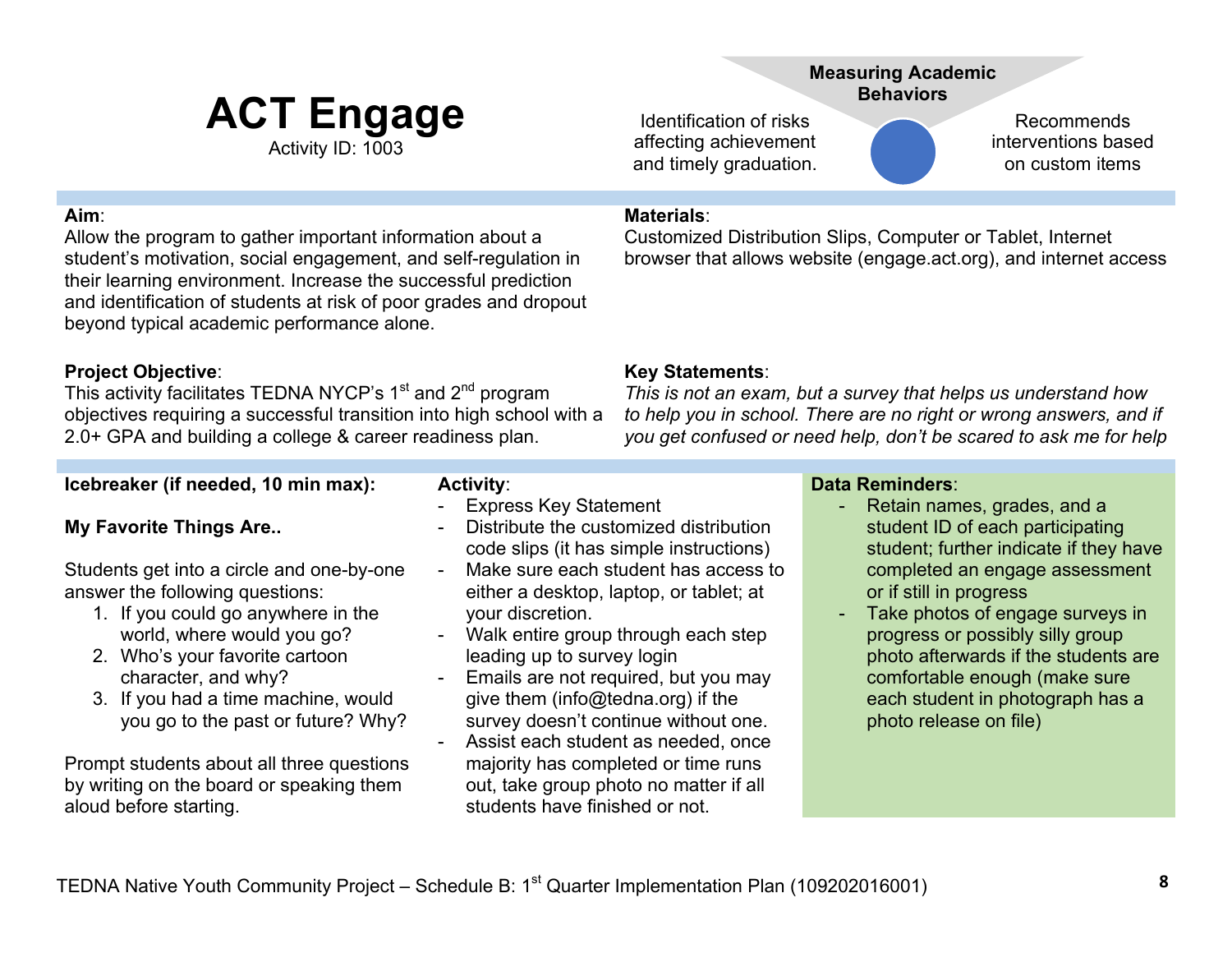# **ACT Profile**

Activity ID: 1004

### **Personal Personality Identification**

Engaging with higher vocabulary about personality types

Connecting with other students of the same personality type

### <span id="page-8-0"></span>**Aim**:

Students gain results that help them explore college and career options and plan for future. After completion of the interest, abilities, and values inventories each student will be able to view and record their personalized results on the Major map and Career Map for studying and sharing with family members.

### **Project Objective**:

This activity facilitates TEDNA NYCP's 2<sup>nd</sup> program objective requiring the program to build a college and career readiness plan for the student.

### **Icebreaker (if needed, 10 min max):**

### **Paper Airplane Facts**

Everyone gets a sheet of paper, quickly write an interesting fact about yourself that others may not know. Fold it into a paper airplane and launch it somewhere in the room, everyone scramble to get someone else's paper airplane and then open it up.

Guess which plane belongs to who and possibly repeat if there's enough time.

### **Materials**:

Instructional Slips, Computer or Tablet, Internet browser that [allows website \(profile.act.org\), internet access, parent](#page-11-0)  permission slip

### **Key Statements**:

*We all know how hard it can be to plan for the future, the ACT tool is an online application that can help you plan and explore career and college options at school or at home.*

### **Data Reminders**:

- Retain names, grades, and a student ID of each participating student; further indicate if they have (1) completed a creation of a profile account (2) which inventories they have completed, and (3) if you have a copy of their generated maps
- Retain copy of the student's Career Map and Major Map
- Capture photographs while students are in the moment
- Records any difficulties for future implementation improvement

inventories

and major map

**Activity**:

Express Key Statement

on the ACT Profile website - Allow students to attempt logging in, students will use the assigned email from the parent permission slip Guide students to complete the interest, abilities, and values

- Allow time for student to see their

personalized results in the career map

Distribute instructional slips that will guide each student to create and login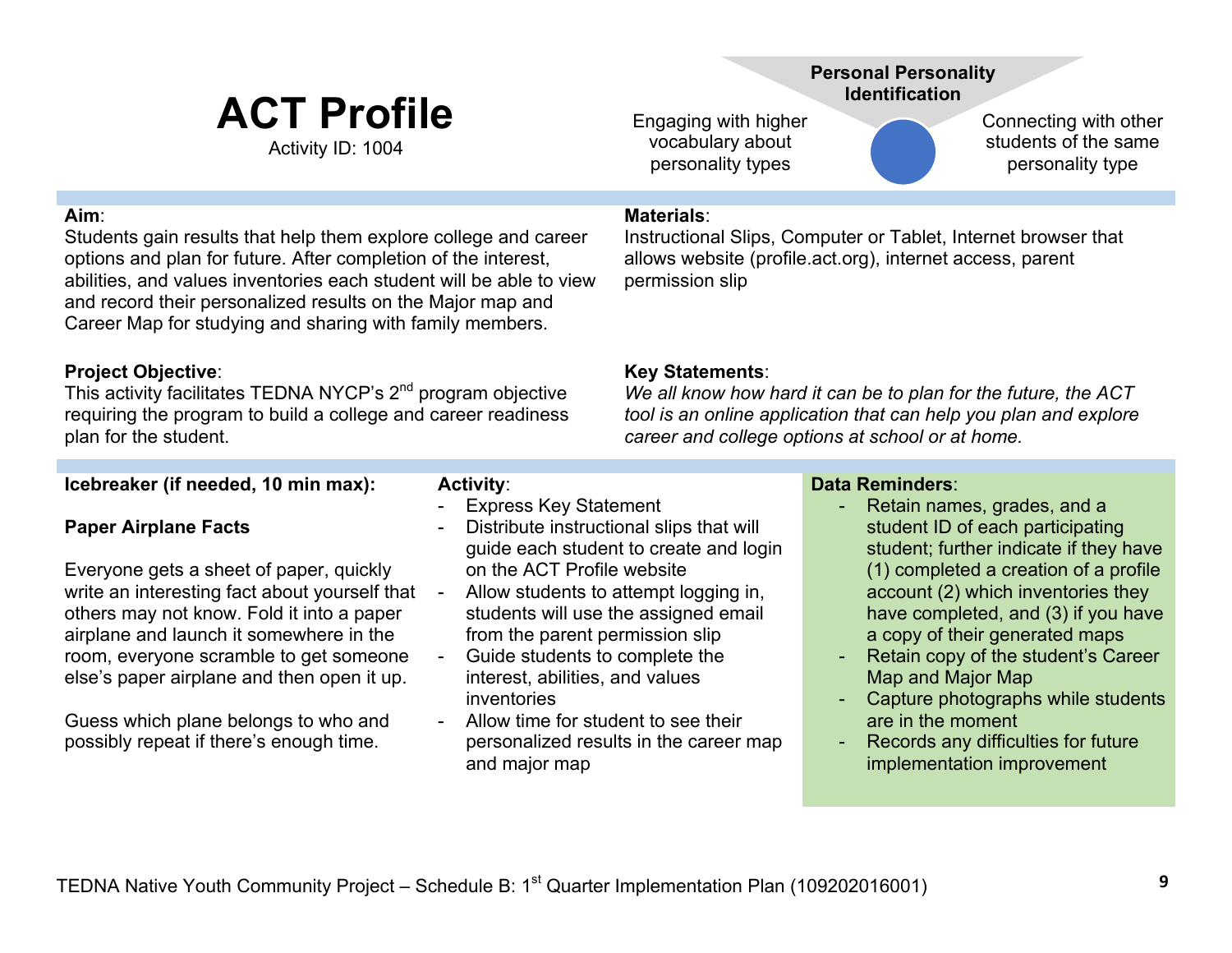# <span id="page-9-0"></span>**Low-Stakes College & Career Writing**

Activity ID: 1005

### **Aim**:

Student will gain comfort with sharing and developing their thoughts through writing. Student will increase value on individual thought, expression, and learning rather than punctuation, grammar, or getting a correct answer the first time. Overall increase student ideas, investment, and ownership in writing.

### **Project Objective**:

This activity facilitates TEDNA NYCP's  $1<sup>st</sup>$  and  $2<sup>nd</sup>$  program objectives requiring a successful transition into high school with a 2.0+ GPA and building a college & career readiness plan.

### **Icebreaker (if needed, 10 min max):**

### **No Smiling.**

Everyone get in a circle, go around and say their name. The objective so who can last the longest without smiling. Use a timer and one-by-one a student is selected not to smile and see how long they last. Everyone who can smile can either smile or say "No smiling in a very serious voice." Whoever can last the longest without smiling wins.

### **Activity**:

- Express Key Statement
- Avoid characterizing low-stakes writing as less important than other forms of writing in the classroom
- Share the time limit (10 mins)
- Read aloud the prompt and whether they write as individuals or in groups
- Have students write, possibly play ageappropriate music at your discretion
- Give students time to share their writing if they so wish
- Collect writing for "grading" where specialist will give positive feedback, a competed writing will always receive a 100% with feedback given

### **Materials**:

Increase value on individual thought

[Notepaper, pen, list of writing prompts \(10 prompts per list\),](#page-11-0)  Edutopia Strategies List, and emoji stickers

### **Key Statements**:

*Writing can be a stressful and sometimes almost dreadful experience because of the consequences involved with it, we want to help you become more comfortable with writing.*

### **Data Reminders**:

Retain names, grades, and a student ID of each participating student; further indicate if they have (1) written towards a prompt (2) identify the prompt number (3) scan their written work for record.

Increase ownership in writing among peers

Take photographs of students writing their materials (make sure all students who participated have a photo release on file and a parent survey completed)

### **Gain Comfort in Writing**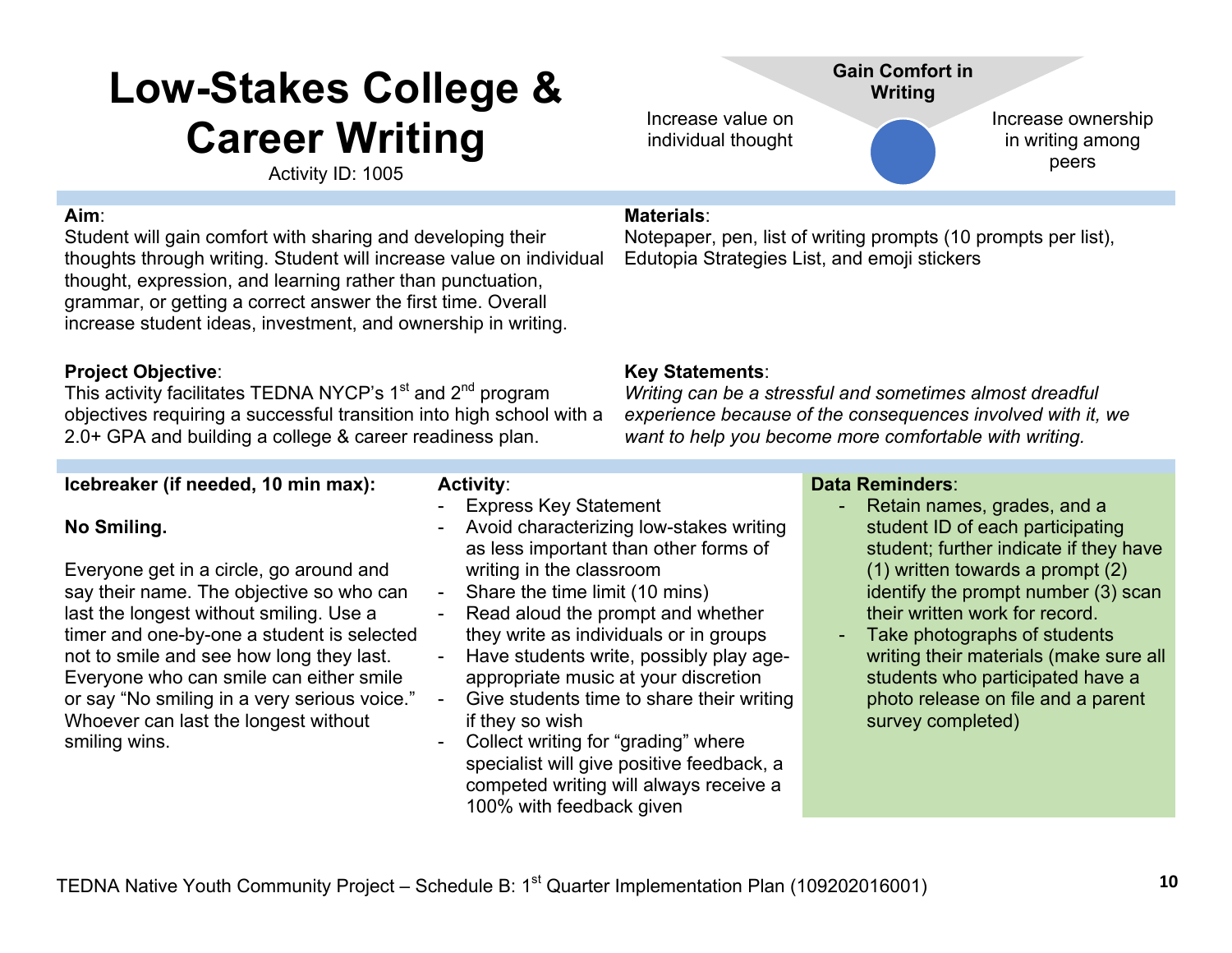# <span id="page-10-0"></span>**Higher Education Vocabulary**

Activity ID: 1006

#### **Aim**:

Students will increase their basic understanding of higher education terminology related to: types of degrees, differences between types of colleges, types of professions, and financial literacy.

### **Project Objective**:

This activity facilitates TEDNA NYCP's 2<sup>nd</sup> and 3<sup>rd</sup> program objectives requiring the program to build a college and career readiness plan and build college & career readiness culture.

### **Icebreaker (if needed, 10 min max):**

### **Paper Airplane Facts**

Everyone gets a sheet of paper, quickly write an interesting fact about yourself that others may not know. Fold it into a paper airplane and launch it somewhere in the room, everyone scramble to get someone else's paper airplane and then open it up.

Guess which plane belongs to who and possibly repeat if there's enough time.

### **Activity**:

- Obtain vocabulary list for session
- Select Flocabulary Mini-Game type
- Express key statement
- Play session(s) depending on time allowed at your discretion
- Have students go around in a circle and select one word they didn't know about but explain to the group what it means

### **Increase vocabulary & understanding**

Begin thinking about higher education concepts

Engage with other students who are unclear about terms

### **Materials**:

List of Vocabulary Words, Flocabulary Mini-Games List, pencils, pens, scratch paper, or depending mini-game chosen from [Flocabulary the additional materials might vary \(see Flocabulary\).](#page-11-0) 

### **Key Statements**:

*When people talk about college and/or careers it is easy to get confused on certain words you don't understand, these competitive mini-games will help you be a step ahead.*

### **Data Reminders**:

- Retain names, grades of each student participating
- Take photographs of students in the moment of the competitive Flocabulary mini-games
- Record which words appeared to be chosen the most on average